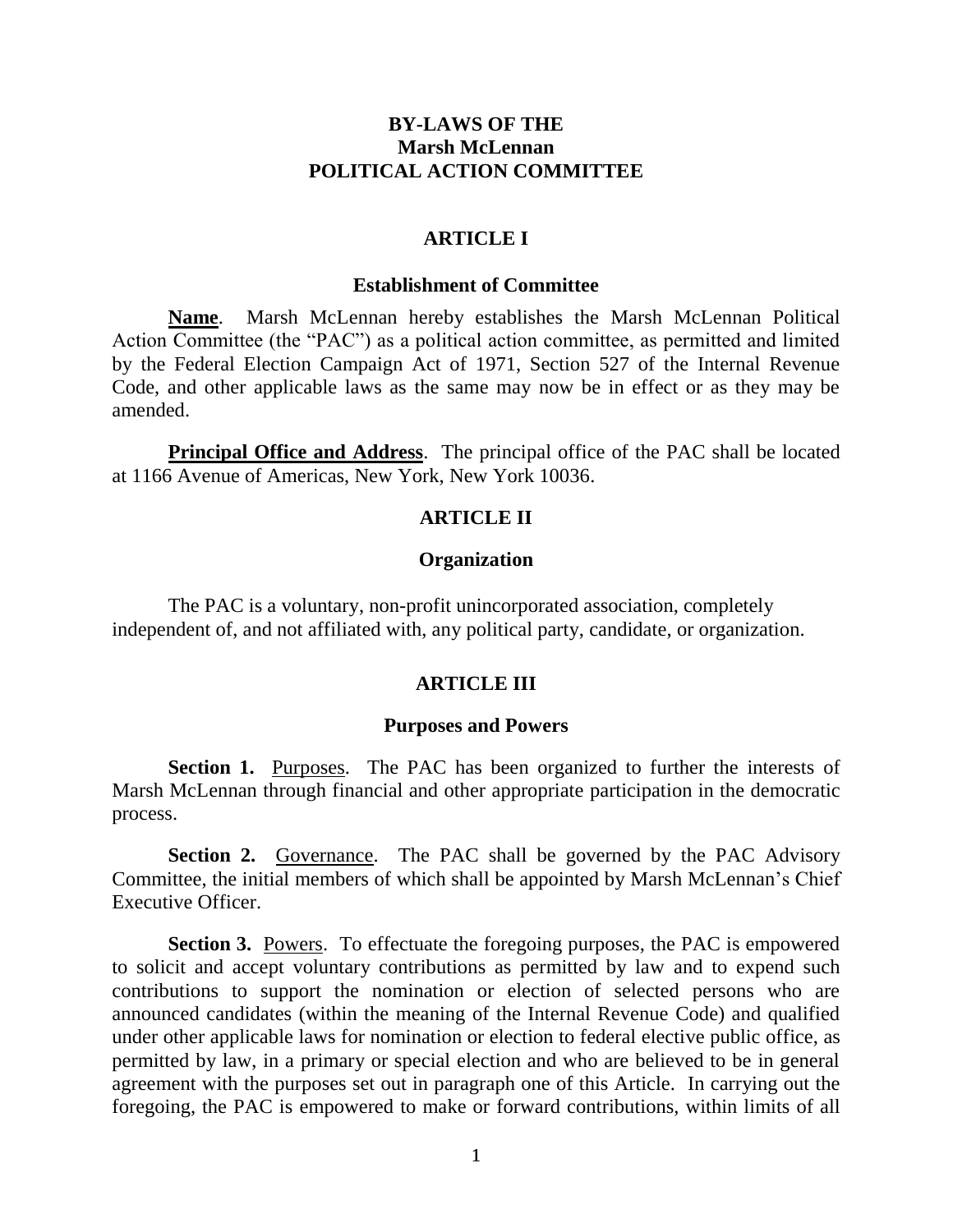laws and regulations, to committees of announced and otherwise qualified candidates to federal elective public office and to committees of national political parties.

# **ARTICLE IV**

## **Advisory Committee Membership**

Membership of the PAC Advisory Committee shall be composed of a Chairperson, a Treasurer and not less than six other Members. The number of Members on the PAC Advisory Committee may be expanded or decreased hereinafter by a majority vote of the Members of the PAC Advisory Committee under all applicable laws.

# **ARTICLE V**

# **Members of PAC Advisory Committee**

**Section 1.** Removal. Any Member may resign at any time by giving written notice to the Members of the PAC Advisory Committee. Any Member may be removed at any time with or without cause by Marsh McLennan's Chief Executive Officer.

**Section 2.** Election of New Members. Any vacancy on the PAC Advisory Committee may be filled by appointment made by the Advisory Committee Chair in consultation with Marsh McLennan's Chief Executive Officer or Marsh McLennan's General Counsel.

**Section 3.** Policies and Procedures. The Members of the PAC Advisory Committee shall be the governing body of the PAC and shall have authority to do all things necessary to carry out its purposes and powers and shall determine the policies and procedures applicable to (a) soliciting contributions, (b) making contributions of funds, (c) maintaining records, and (d) filing reports. The Members of the PAC Advisory Committee shall also oversee the preparation and distribution of any material to be used in connection with the PAC's activities.

**Section 4.** Meetings, Notices and Records. The Members of the PAC Advisory Committee may provide for the holding of regular meetings, including meetings by telephonic or other electronic means, and may fix the times and places at which such meetings may be held. Special meetings shall be held upon call by or at the direction of the Treasurer. Notice of each regular meeting and of each special meeting shall be personally delivered, telephoned, or electronically transmitted to the office of each Member as soon as practicable before such meeting.

Notice of any meeting may be waived in writing, including electronic writing, either prior to or subsequent to such meeting. Notice shall be deemed waived by attendance at such meeting.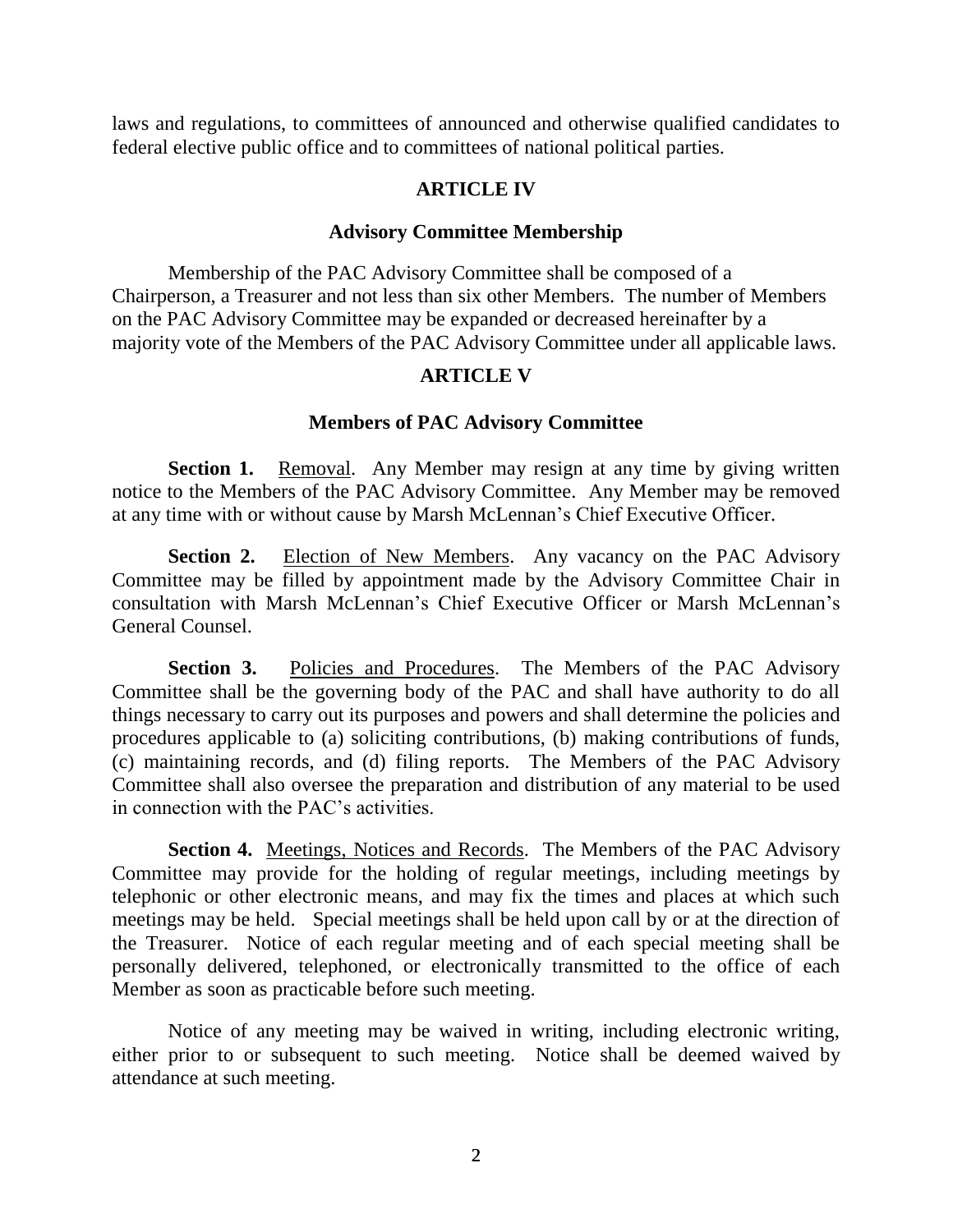The Members of the PAC Advisory Committee may take any action without a meeting by written consent, including electronic written consent, of the membership conducted by the Treasurer, or designated agents of the Treasurer, and filed with the Treasurer. Action may also be taken without a meeting by means of a telephonic or electronic poll of the membership conducted by the Treasurer or designated agent of the Treasurer.

The Members of the PAC Advisory Committee shall keep a record of its proceedings.

**Section 5.** Quorum. At each meeting of the Members of the PAC Advisory Committee, the presence of at least one-half of its current Members shall be necessary and sufficient to constitute a quorum. Members may participate in a meeting by means of a conference telephone call or similar arrangement and such participation shall constitute presence at the meeting. The act of the majority of the Members present at any meeting at which a quorum is present shall be the act of the PAC. Subject to the foregoing and other provisions of these By-laws, the Members of the PAC Advisory Committee may make rules for the conduct of its business.

## **ARTICLE VI**

### **Duties of the PAC Treasurer**

**Section 1.** In General. The Treasurer shall be the principal financial officer of the PAC. The Treasurer shall preside at all meetings of the PAC Advisory Committee, and shall also have such other powers and perform such other duties as may from time to time be prescribed by the PAC. The Treasurer, subject to the provisions of these Bylaws, shall have general responsibility for all funds collected by the PAC. The Treasurer, or an agent designated by the Treasurer, shall collect and deposit all funds of the PAC, maintain all records of the PAC, and prepare and file all reports required by any law or regulation. The Treasurer shall appoint an Assistant Treasurer, who need not be a Member of the PAC Advisory Committee.

**Section 2.** Assistant Treasurer. In the absence or in the case of disability of the Treasurer, the Assistant Treasurer shall have the authority to, and shall, perform all the duties and exercise all the powers of the Treasurer until the Treasurer shall no longer be absent or disabled. The Assistant Treasurer shall also have such other powers and perform such other duties as may from time to time be prescribed by the Treasurer of the PAC. The Assistant Treasurer may resign at any time by giving written notice to the PAC Advisory Committee and may be removed at any time with or without cause by a majority vote of the PAC Advisory Committee.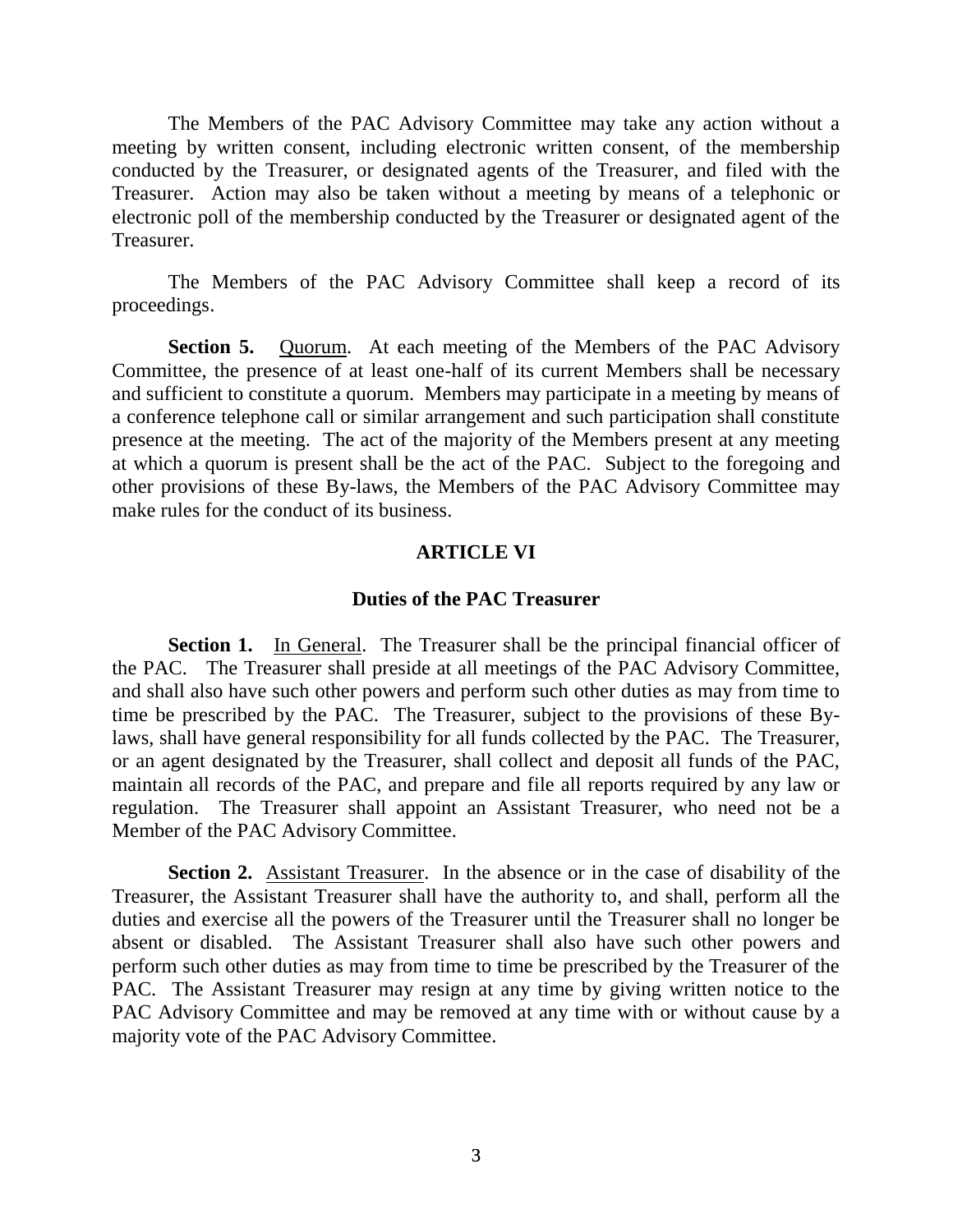## **ARTICLE VII**

#### **Contributions to Federal Candidates**

The expenditure of any funds of the PAC, including the selection of recipient candidate committees or political committees, shall be within the sole discretion of a majority of the PAC Advisory Committee Members. The selection of recipients as determined by the PAC Advisory Committee Members shall be final, conclusive, and binding upon all parties and limited to candidates for Federal office and Federal Party Committees.

Marsh McLennan PAC does not make contributions to candidates for state or local office, nor does the PAC contribute to candidates holding state or local office at the time of the contribution . Contributions are limited to candidates for federal office, leadership PACs, and trade association federal PACs. All contributions made by the PAC are recorded and reported to the FEC in accordance with federal election law.

#### **ARTICLE VIII**

#### **Separate Segregated Funds**

All contributions to the PAC shall be maintained by the PAC as separate, segregated funds, and all expenditures by the PAC in support of any candidate or political committee shall be made from such funds and from no other source.

## **ARTICLE IX**

#### **Contributions**

Contributions may be solicited only from persons as permitted by law.

All contributions to the PAC shall be voluntary, and no contributions to the PAC shall be solicited or secured by job discrimination or financial reprisal, or by the threat of job discrimination or financial reprisal, or as a condition of employment.

All solicitations will be conducted in accordance with the guidelines recommended by the Federal Election Commission.

Employees may request that they not be solicited.

Every written solicitation shall contain a statement of the purposes of the PAC.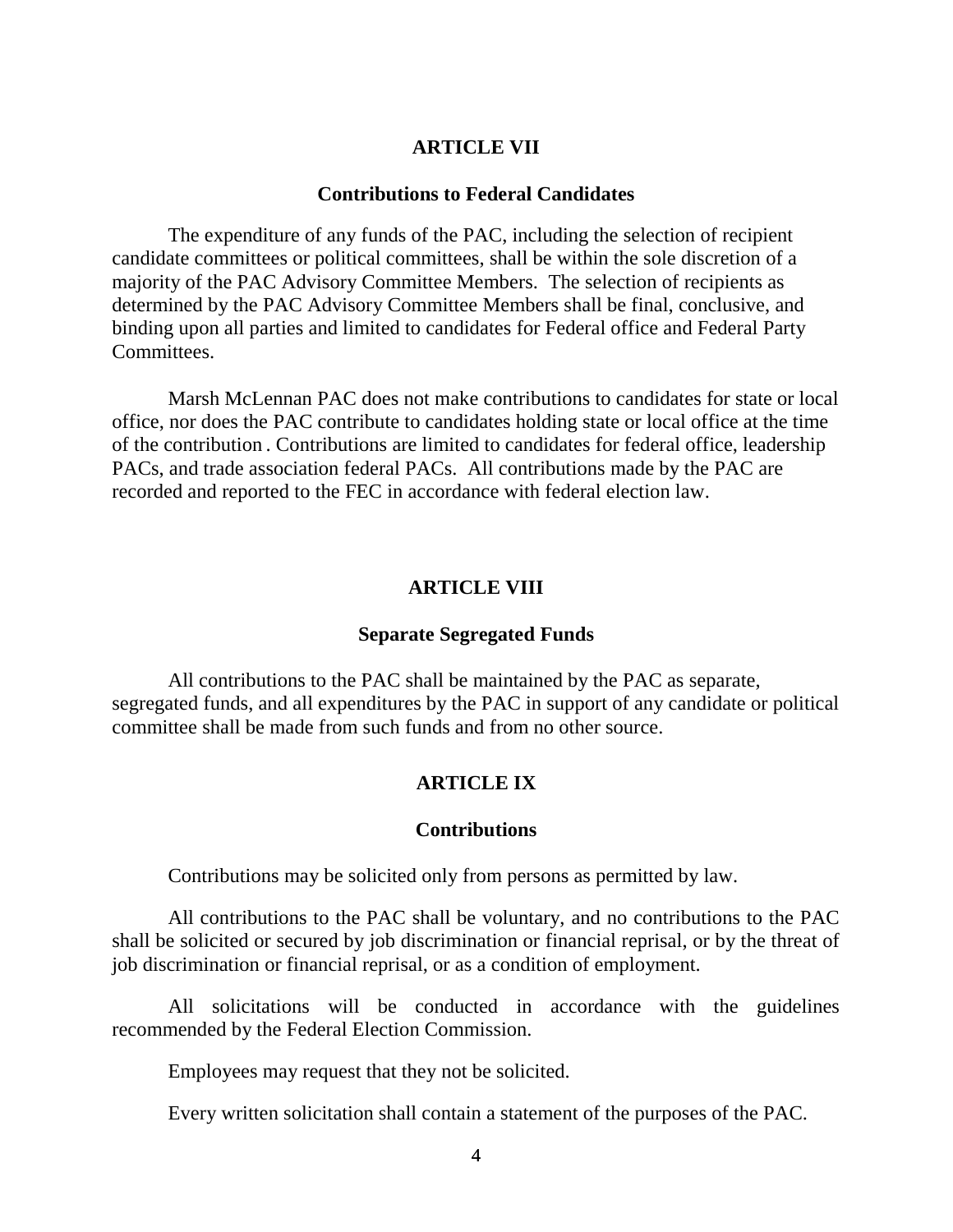Every employee shall be advised at the time of solicitation that he or she may refuse to contribute without reprisal or fear of reprisal.

Guidelines for voluntary personal contributions may be suggested in solicitations but shall not be enforced. Contribution guidelines shall be used only in accordance with Federal Election Commission regulations.

Contributions may only be received from U.S. citizens or permanent residents.

No contribution shall be accepted, and no expenditure shall be made, by or on behalf of the PAC at a time when there is a vacancy in both the offices of the PAC's Treasurer and Assistant Treasurer.

## **ARTICLE X**

#### **Miscellaneous**

**Section 1.** Costs. Marsh McLennan shall defray the costs and expenses incurred in the establishment and administration of, and the solicitation of contributions to, the separate segregated funds of the PAC to the extent permitted by the Federal Election Campaign Act of 1971, as amended, and other applicable laws as then in effect.

**Section 2.** Expenditures. All checks, drafts, and orders for the payment of money shall be signed in the name of the PAC by the Treasurer or Assistant Treasurer of the PAC.

**Section 3.** Execution of Instruments. When the execution of any pledge, contract, conveyance, loan agreement, or other instrument has been authorized by the PAC Advisory Committee, the Treasurer may execute the instrument in the name of and on behalf of the PAC.

**Section 4.** Seal and Insignia. The PAC Advisory Committee may adopt a seal, insignia, colors, badges, flags, or similar items for itself as it deems desirable.

**Section 5.** Amendments. These By-laws may be amended from time to time by majority vote of the Members of the PAC Advisory Committee, but may not be amended in any way inconsistent with the Federal Election Campaign Act of 1971, as amended, and other applicable laws as then in effect.

**Section 6.** Funds Not to Benefit Certain Persons. None of the funds of the PAC shall inure to the private benefit of any member of the PAC.

**Section 7.** Duration and Dissolution. The PAC shall have indefinite existence until dissolved as provided hereafter in this paragraph. The PAC may be dissolved at any time by a majority vote of the Members of the PAC Advisory Committee or by a majority